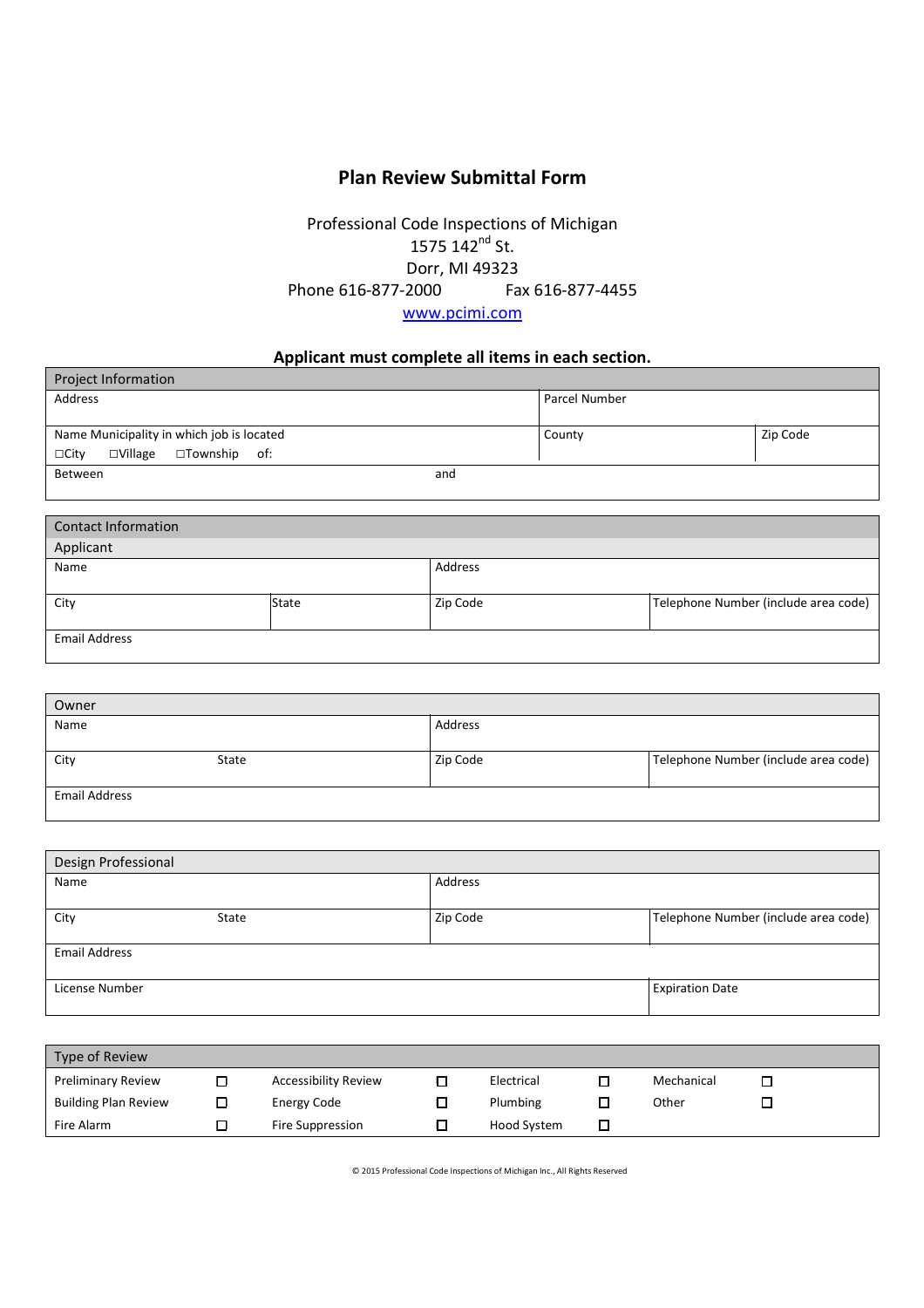| Type of Job                                                                                                                    |                                                                                                       |                                                                                                  |                                                                                                                                                |  |
|--------------------------------------------------------------------------------------------------------------------------------|-------------------------------------------------------------------------------------------------------|--------------------------------------------------------------------------------------------------|------------------------------------------------------------------------------------------------------------------------------------------------|--|
| Type of Improvement                                                                                                            |                                                                                                       |                                                                                                  |                                                                                                                                                |  |
| $\square$ New Building                                                                                                         | □Addition                                                                                             | □Alteration                                                                                      | $\Box$ Relocation                                                                                                                              |  |
| $\square$ Sign                                                                                                                 | $\Box$ Remodel                                                                                        | $\square$ Misc                                                                                   | $\Box$ Repair                                                                                                                                  |  |
| Plan Review Required                                                                                                           |                                                                                                       |                                                                                                  |                                                                                                                                                |  |
|                                                                                                                                |                                                                                                       |                                                                                                  | Construction documents must be sealed and signed by an architect or professional engineer in accordance with 1980, PA 299 as amended. The seal |  |
|                                                                                                                                |                                                                                                       | and signature is not required for public works less than \$15,000.00 in total construction cost. |                                                                                                                                                |  |
| Other - Buildings Regulated by the Michigan Building Code                                                                      |                                                                                                       |                                                                                                  |                                                                                                                                                |  |
| $\square$ (A-1) Assembly (Theaters, etc)                                                                                       |                                                                                                       | □(H-1) High Hazard (Detonation)                                                                  | $\square(M)$ Mercantile                                                                                                                        |  |
| $\square$ (A-2) Assembly (Restaurants, bars, etc)                                                                              |                                                                                                       | $\Box$ (H-2) High Hazard (Deflagration)                                                          | $\Box$ (R-1) Residential 1 (Hotels, Motels)                                                                                                    |  |
| □(A-3) Assembly (Churches, libraries, etc)                                                                                     |                                                                                                       | $\Box$ (H-3) High Hazard (Combustion)                                                            | $\Box$ (R-2) Residential 2 (Multiple Family)                                                                                                   |  |
| $\square$ (A-4) Assembly (Indoor sports, etc)                                                                                  |                                                                                                       | □(H-4) High Hazard (Health Hazard)                                                               | $\Box$ (R-3) Residential 3 (Child & Adult Care)                                                                                                |  |
| □(A-5) Assembly (Outdoor sports, etc)                                                                                          |                                                                                                       | $\Box$ (H-5) High Hazard (HPM)                                                                   | $\Box$ (R-4) Residential 4 (Assisted Living)                                                                                                   |  |
| $\square$ (B) Business                                                                                                         |                                                                                                       | $\square$ (I-1) Institutional 1 (Supervised)                                                     | $\square$ (S-1) Storage 1 (Moderate Hazard)                                                                                                    |  |
| $\square$ (E) Education                                                                                                        |                                                                                                       | $\square$ (I-2) Institutional 2 (Hospitals Etc)                                                  | $\square$ (S-2) Storage 2 (Low Hazard)                                                                                                         |  |
| $\square$ (F-1) Factory (Moderate Hazard)                                                                                      |                                                                                                       | $\Box$ (I-3) Institutional 3 (Prisons Etc)                                                       | □(U) Utility (Miscellaneous)                                                                                                                   |  |
| $\square$ (F-2) Factory (Low Hazard)                                                                                           |                                                                                                       | □(I-4) Institutional 4 (Day Care Etc)                                                            |                                                                                                                                                |  |
| <b>Project Description</b>                                                                                                     |                                                                                                       |                                                                                                  |                                                                                                                                                |  |
| Provide a detailed description of the work to be completed.                                                                    |                                                                                                       |                                                                                                  |                                                                                                                                                |  |
|                                                                                                                                |                                                                                                       |                                                                                                  |                                                                                                                                                |  |
|                                                                                                                                |                                                                                                       |                                                                                                  |                                                                                                                                                |  |
|                                                                                                                                |                                                                                                       |                                                                                                  |                                                                                                                                                |  |
|                                                                                                                                |                                                                                                       |                                                                                                  |                                                                                                                                                |  |
|                                                                                                                                |                                                                                                       |                                                                                                  |                                                                                                                                                |  |
| <b>Project Valuation</b>                                                                                                       |                                                                                                       |                                                                                                  |                                                                                                                                                |  |
|                                                                                                                                |                                                                                                       |                                                                                                  | Provide the total construction cost of the project, must include labor and materials (exclude land value). \$                                  |  |
|                                                                                                                                |                                                                                                       |                                                                                                  |                                                                                                                                                |  |
| <b>Building Data</b>                                                                                                           |                                                                                                       |                                                                                                  |                                                                                                                                                |  |
| Type of Mechanical                                                                                                             |                                                                                                       |                                                                                                  |                                                                                                                                                |  |
| Will there be fire suppression?                                                                                                | $\Box$ Yes                                                                                            | $\square$ No                                                                                     |                                                                                                                                                |  |
| <b>Type of Construction</b>                                                                                                    |                                                                                                       |                                                                                                  |                                                                                                                                                |  |
|                                                                                                                                |                                                                                                       |                                                                                                  |                                                                                                                                                |  |
| $\Box$ 1A - Non Combustible (Protected Structural Elements) 3Hr<br>$\Box$ 1B – Non Combustible (Rated Structural Elements) 2Hr |                                                                                                       |                                                                                                  |                                                                                                                                                |  |
| $\Box$ 2A – Non Combustible (Rated Structural Elements) 1Hr<br>$\Box$ 2B – Non Combustible (Non Rated Structural Elements)     |                                                                                                       |                                                                                                  |                                                                                                                                                |  |
|                                                                                                                                | $\Box$ 3A – Non Combustible (Exterior Wall Only)<br>$\Box$ 3B – Non Combustible (Bearing Walls Rated) |                                                                                                  |                                                                                                                                                |  |
| $\Box$ 4 – Heavy Timber                                                                                                        |                                                                                                       |                                                                                                  | $\Box$ 5A -Combustible (Structural Elements Rated) 1Hr                                                                                         |  |
| □ 5B - Combustible (All Elements Not Rated)                                                                                    |                                                                                                       |                                                                                                  |                                                                                                                                                |  |
| Dimensions / Data<br>Floor Area:                                                                                               |                                                                                                       | <b>Alterations</b>                                                                               |                                                                                                                                                |  |
| <b>Basement</b>                                                                                                                | <b>Existing</b>                                                                                       |                                                                                                  | New                                                                                                                                            |  |
| $1st$ Floor                                                                                                                    |                                                                                                       |                                                                                                  |                                                                                                                                                |  |
| $2^{nd}$ Floor                                                                                                                 |                                                                                                       |                                                                                                  |                                                                                                                                                |  |
| $3^{\text{rd}}$ – Above                                                                                                        |                                                                                                       |                                                                                                  |                                                                                                                                                |  |
| <b>Accessory Building</b>                                                                                                      |                                                                                                       |                                                                                                  |                                                                                                                                                |  |
| <b>Total Area</b>                                                                                                              |                                                                                                       |                                                                                                  |                                                                                                                                                |  |
| Occupancy Load                                                                                                                 |                                                                                                       |                                                                                                  |                                                                                                                                                |  |
| Number of Occupants                                                                                                            |                                                                                                       |                                                                                                  |                                                                                                                                                |  |

© 2015 Professional Code Inspections of Michigan Inc., All Rights Reserved